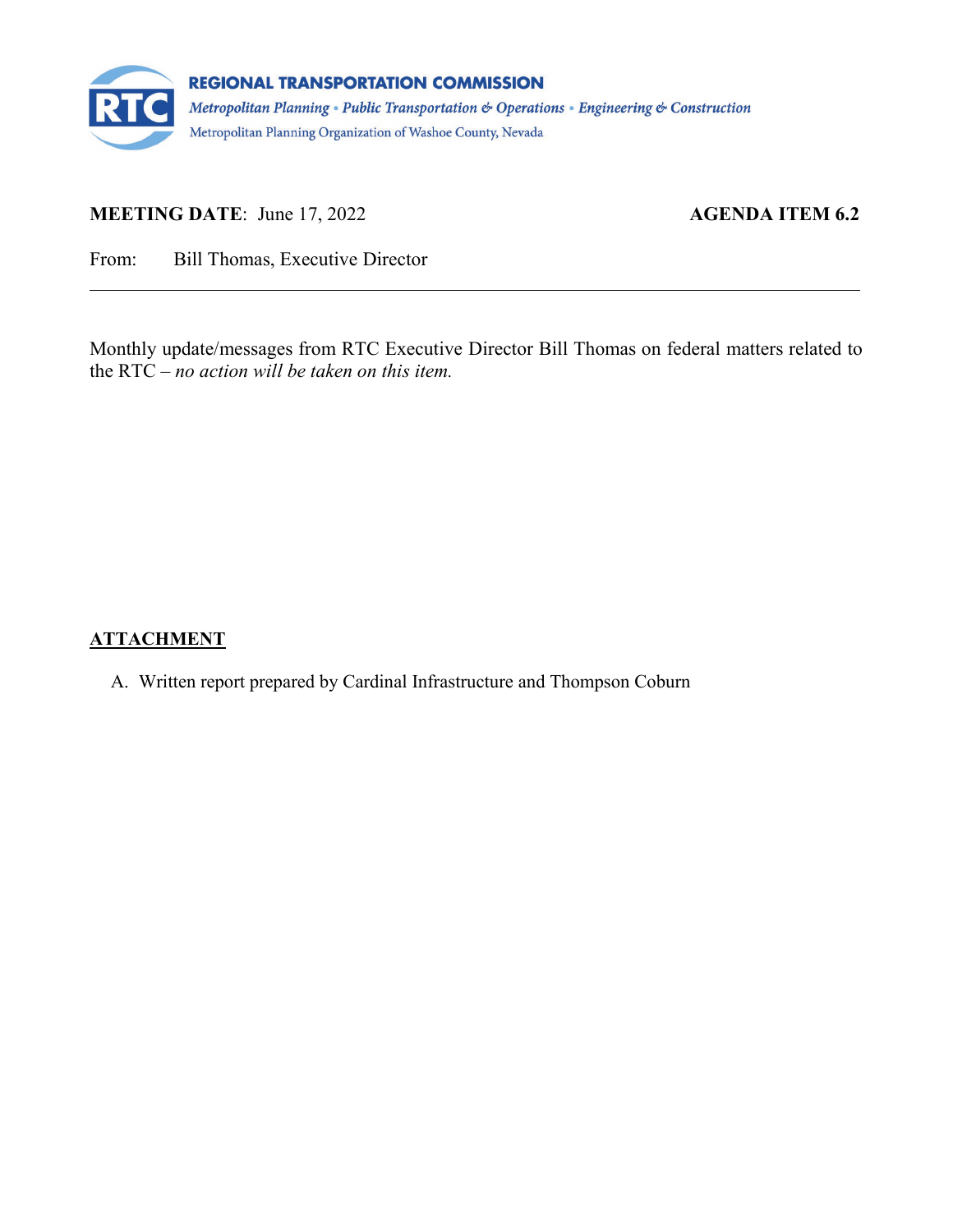**Federal Update for the Regional Transportation Commission of Washoe County Prepared by Cardinal Infrastructure and Thompson Coburn June 17, 2022 Board Meeting Prepared June 10, 2022**

#### **Fiscal Year 2023 Budget/Appropriations**

The House has deemed a discretionary spending cap for fiscal year 2023 that matches President Biden's roughly \$1.6 trillion budget request, as part of the rule governing consideration of the two gun bills. House appropriators will begin subcommittee markups the week of June 13th for a first tranche of the 12 annual spending bills. The hope is to finish marking up before the July  $4<sup>th</sup>$  recess and have a package ready to vote on in September, avoiding the need to pass continuing resolutions on Sept.  $30<sup>th</sup>$ . Community Project Funding/Congressionally Directed Spending (earmarks) are included in this process. RTC Washoe is well-positioned with Lemmon Drive being supported by Sen. Cortez Masto, Sen. Rosen, and Rep. Amodei at \$4.5 million and the Villanova Maintenance Facility Project being supported by both senators at \$4.5 million. This is not a guarantee of funding, but it is a good sign for RTC to at least receive some level of funds from the program.

## **Department of Transportation - Nominations**

Veronica Vanterpool has been appointed to be deputy administrator of the Federal Transit Administration (FTA). Vanterpool has served as senior advisor in the FTA Office of the Administrator since August 2021.

The Senate confirmed Steve Cliff to be NHTSA administrator, marking the first time the safety agency has had a Senate-confirmed leader since January 2017. The Senate confirmed Cliff by voice vote before leaving for a 10-day Memorial Day recess. The long-awaited action comes a week after NHTSA released its preliminary 2021 roadway fatality figures showing the largest-ever year-over-year increase in traffic fatalities, continuing a climb that started with the pandemic.

#### **COVID Relief Funding Flexibility**

The U.S. Senate rejected legislation providing additional funding for Covid-19 pandemic costs including language allowing municipalities to redirect previously appropriated funds for Covid relief to transportation projects. The bill would have authorized states and local governments to use up to \$123 billion of Fiscal Recovery for transportation projects. The bill appears to be dead for the time being due to the objections by some Senators that there has been enough money provided previously for these purposes that has gone unspent.

#### **Infrastructure Law Implementation**

The U.S. Department of Transportation (DOT) has shared a [calendar of upcoming notices](https://www.transportation.gov/bipartisan-infrastructure-law/upcoming-notice-funding-opportunity-announcements-2022) for your awareness and planning.

The [Transit-Oriented Development Pilot Program](https://www.transit.dot.gov/TODPilot) "provides funding to communities to integrate land use and transportation planning in new fixed guideway and core capacity transit project corridors," FTA reported on May 26. "As required by statute, any comprehensive or site-specific planning funded through the pilot program must examine ways to improve economic development and ridership potential, foster multimodal connectivity and accessibility, improve transit access for pedestrian and bicycle traffic, engage the private sector, identify infrastructure needs, and enable mixed-use development near transit stations."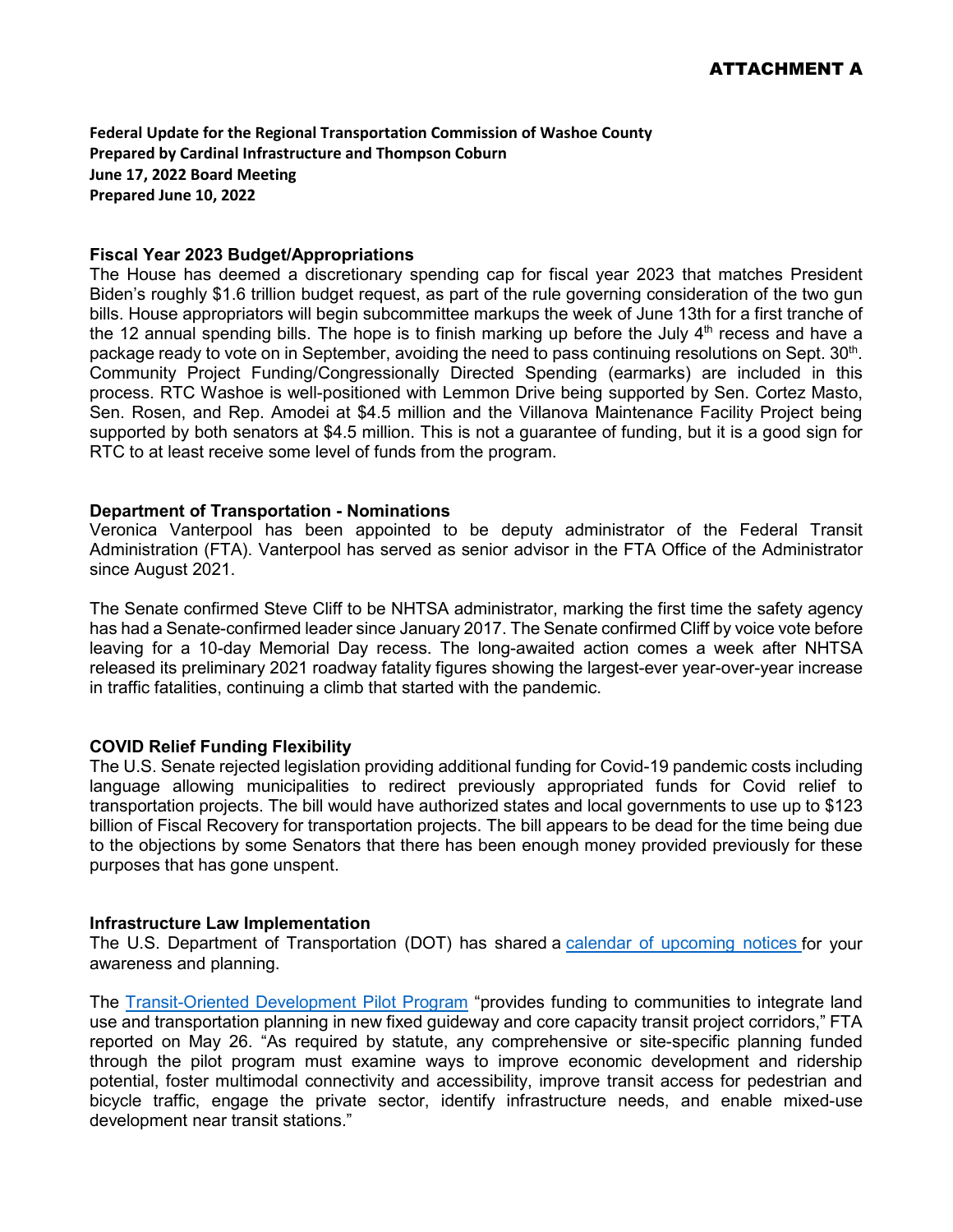The Federal Highway Administration is announcing that it is ready to begin accepting applications for competitive grants to replace bridges under a program that will have \$12.5 billion available over five years. That money, including \$2.4 billion this year, is in addition to the \$27 billion in bridge funding over five years awarded directly to states last year. The competitive program, which is open to individual communities, regional planning organizations and tribal communities as well as states, is designed to provide funds to address economically important bridges in or near poor condition before they have severe weight restrictions or have to be closed.

## **Build America Buy America**

DOT approved the 180-day temporary waiver to the new IIJA/BIL Buy America Requirements for Construction Materials. There were 80+ comments submitted during the 15-day notice period and some are directly addressed by the Department in the attached document "Fed\_Reg 2022\_11195". Legislation increased Buy America requirements by adding "construction materials". As currently defined, construction materials include:

*An article, material, or supply—other than an item of primarily iron or steel; a manufactured product; cement and cementitious materials; aggregates such as stone, sand, or gravel; or aggregate binding agents or additives —that is or consists primarily of: non-ferrous metals; plastic and polymer-based products (including polyvinylchloride, composite building materials, and polymers used in fiber optic cables); glass (including optic glass); lumber; or drywall.*

The Department and the Made in America Office will continue to provide and update guidance as necessary. DOT may consider public interest waivers in the future, but only sparingly, if at all. Over the next 5 months, the Department expects stakeholders/grantees to implement processes to ensure compliance. During this period, it is still possible (and recommended) to submit comments to DOT about challenges procuring materials or shortages that you encounter. Cardinal is more than happy to assist with submitting comments.

#### **Workforce Development**

The White House is continuing its efforts to improve supply chain resilience. One method they've employed is an attempt to expedite commercial driver's license applications to get more heavy-duty vehicle drivers on the road to keep goods and people moving. In other workforce development issues, with federal monies from the IIJA starting to roll out, contractors and other groups are facing challenges with hiring enough labor to meet project demands. According to the Associated General Contractors of America, job openings in April were at their highest amount ever, The Bureau of Labor Statistics reported that the amount of construction jobs currently open is 494,000. While the challenge of finding adequately skilled labor is nothing new to contractors and builders, the current number of openings has caused some uneasiness about the ability to follow-through on projects funded by the IIJA.

## **Supply Chain**

Despite challenges, there are signs of progress in the U.S. goods movement chain. U.S. ports including the Ports of Los Angeles and Long Beach collectively — imported more containers than any previous January. The total number of containerships waiting for berths at U.S. ports has dropped by 35% since peaking in early February and freight railroads' weekly intermodal movements in March approached their highest levels of 2022. Goods are successfully being delivered to shelves and real retail inventories excluding autos are at their highest levels in history and 6% above pre-pandemic levels, the DOT said.

The White House and the U.S. Department of Transportation announced on Friday, May 27, that retired Gen. Stephen R. Lyons will serve as envoy for the Supply Chain Disruptions Task Force. Lyons, former commander of the U.S. Transportation Command, will take over the task force's role of envoy from John